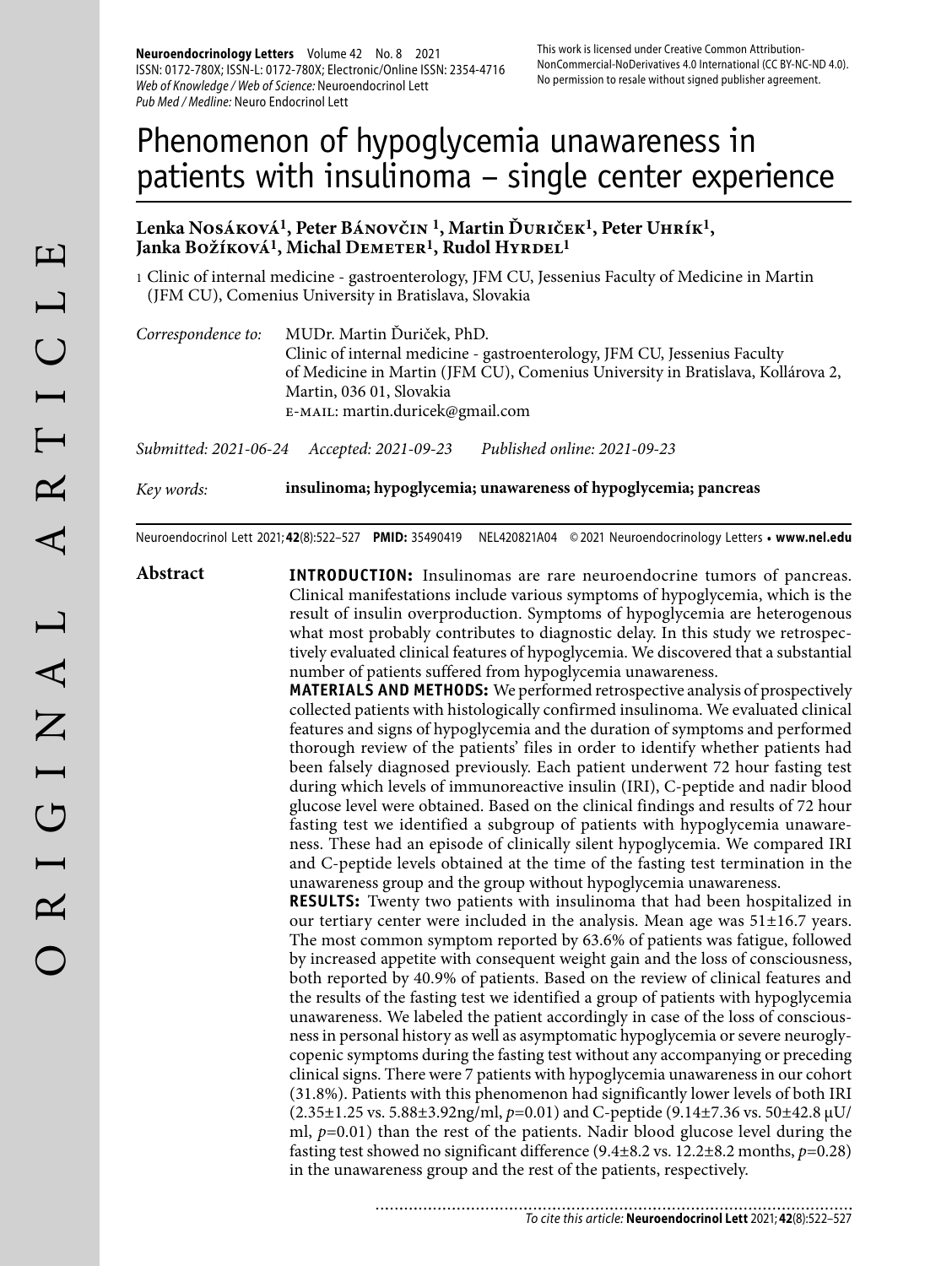**CONCLUSION:** We described the phenomenon of unawareness to hypoglycemia in the patients with insulinoma. This has not been recognized in insulinoma patients yet since available evidence mostly relates to type I diabetic patients. It might lead to higher morbidity and diagnostic delay. Further studies with prospective evaluation should be performed to further confirm relatively high prevalence in patients with insulinoma.

### **INTRODUCTION**

Insulinomas are neuroendocrine tumors that originate from Langerhans cells (beta cells) of pancreas responsible for the production of insulin. They are considered rare with an estimated annual incidence of 4 cases per 1,000,000 inhabitants per year (Vanderveen *et al.* 2010). They are more common in women with the median age of diagnosis being 45-50 years (Vanderveen *et al.* 2010; Service *et al.* 1991; Chazot *et al.* 2013).

Clinical manifestations of insulinomas include various symptoms of hypoglycemia as a result of insulin overproduction (Abboud & Boujaoude 2008). These features have been traditionally described as Whipple´s triad and include signs of hypoglycemia, low plasma glucose level and relief of these symptoms after glucose ingestion (Tarchouli *et al.* 2015). Despite being straightforward at first glance, the term "signs of hypoglycemia" is somewhat nonspecific as these are rather diverse and variable.

Indeed, biochemical criteria, together with symptoms and signs of hypoglycemia need to be fulfilled to set the diagnosis of insulinoma according to the guidelines. Diagnostic criteria proposed by ENETS and by the US Endocrine Society require the presence of symptoms and/or signs of hypoglycemia and the biochemical confirmation of endogenous hyperinsulinemic hypoglycemia (Falconi *et al.* 2016; Cryer *et al.* 2009). This includes elevated levels of insulin, proinsulin and C-peptide which are in clinical setting commonly obtained during 72 hour fasting test (Tarchouli *et al.* 2015; Falconi *et al.* 2016). However, the criteria continue to evolve and vary in different consensus documents and reviews (Falconi *et al.* 2016). Other biochemical markers (e.g. chromogranin A) are not recommended due to low specificity (Falconi *et al.* 2016; Cryer *et al.* 2009).

One of the major diagnostic challenges in these patients results from the diversity of clinical symptoms of hypoglycemia. These have been classically described as autonomic and neuroglycopenic, however, other neurological signs (e.g. epileptic seizures) or psychiatric signs (e.g. disorientation, aggression, confusion) have also been reported (Samoš *et al.* 2014; Graves *et al.* 2004; Ding *et al.* 2010). Misinterpretation of nonspecific symptoms and signs might lead to delayed or missed diagnosis as it does not prompt clinicians to aggressively exclude or confirm hyperinsulinemic

hypoglycemia. Not surprisingly, the mean time between the symptom onset and the diagnosis is as much as few years (Tarchouli *et al.* 2015; Falconi *et al.* 2016).

Therefore, we retrospectively analyzed our cohort of patients with histologically confirmed insulinoma in terms of clinical features and biochemical parameters.

#### **MATERIALS AND METHODS**

This is a retrospective analysis of prospectively collected patients with insulinoma that were admitted to our tertiary centre from 1996-2019. Only patients with histologically confirmed definitive diagnosis of insulinoma were included in the analysis. The study was approved by the Ethical Committee of Jessenius Faculty of Medicine, Comenius University.

Firstly, we reviewed general clinical symptoms by the means of retrospective evaluation of the patients' records and files. We than calculated the mean time between the symptom onset and the diagnosis.

Secondly, we focused on the levels of biochemical parameters related to insulinoma and the result of 72 hour fasting test. This was performed in patients without proven hyperinsulinemic hypoglycemia (n=22) under standardized conditions: intensive care unit admission with continuous monitoring of vital signs, monitoring blood glucose levels every three hours and termination of the test when the blood glucose level dropped below 2.4 mmol/l or clinical symptoms or signs of hypoglycemia occurred. Blood glucose level and the level of C-peptide and insulin (immunoreactive insulin - IRI) were obtained at the time of the test termination and the patient was given 5% parenteral glucose solution. The test was considered positive when it met the following criteria: plasma concentrations of glucose  $≤2.4$  mmol/l, IRI levels  $≥3$  μU/ml and C-peptide levels ≥ 0.6 ng/ml (Falconi *et al.* 2016). A biochemical diagnosis of insulinoma was established (Falconi *et al.* 2016; Service 1995).

Thirdly, we focused on patients' symptoms during the documented episode of hypoglycemia. Indeed, we identified a subgroup of patients without any warning (autonomic) signs of hypoglycemia. We compared this subgroup of patients with the remaining group of patients in terms abovementioned biochemical parameters (levels of blood glucose, C-peptide and IRI).

Levels of blood glucose, IRI and C-peptide are expressed as mean±SEM. Unpaired t-test is used as indicated in the figure legends.

#### **RESULTS**

A total of twenty two patients (12F/10M) were included in the final analysis. The mean age at the time of diagnosis was 51±16.7 years.

All patients suffered from various symptoms and signs of hypoglycemia. The most common symptom reported by 15 patients (63.6%) was fatigue. The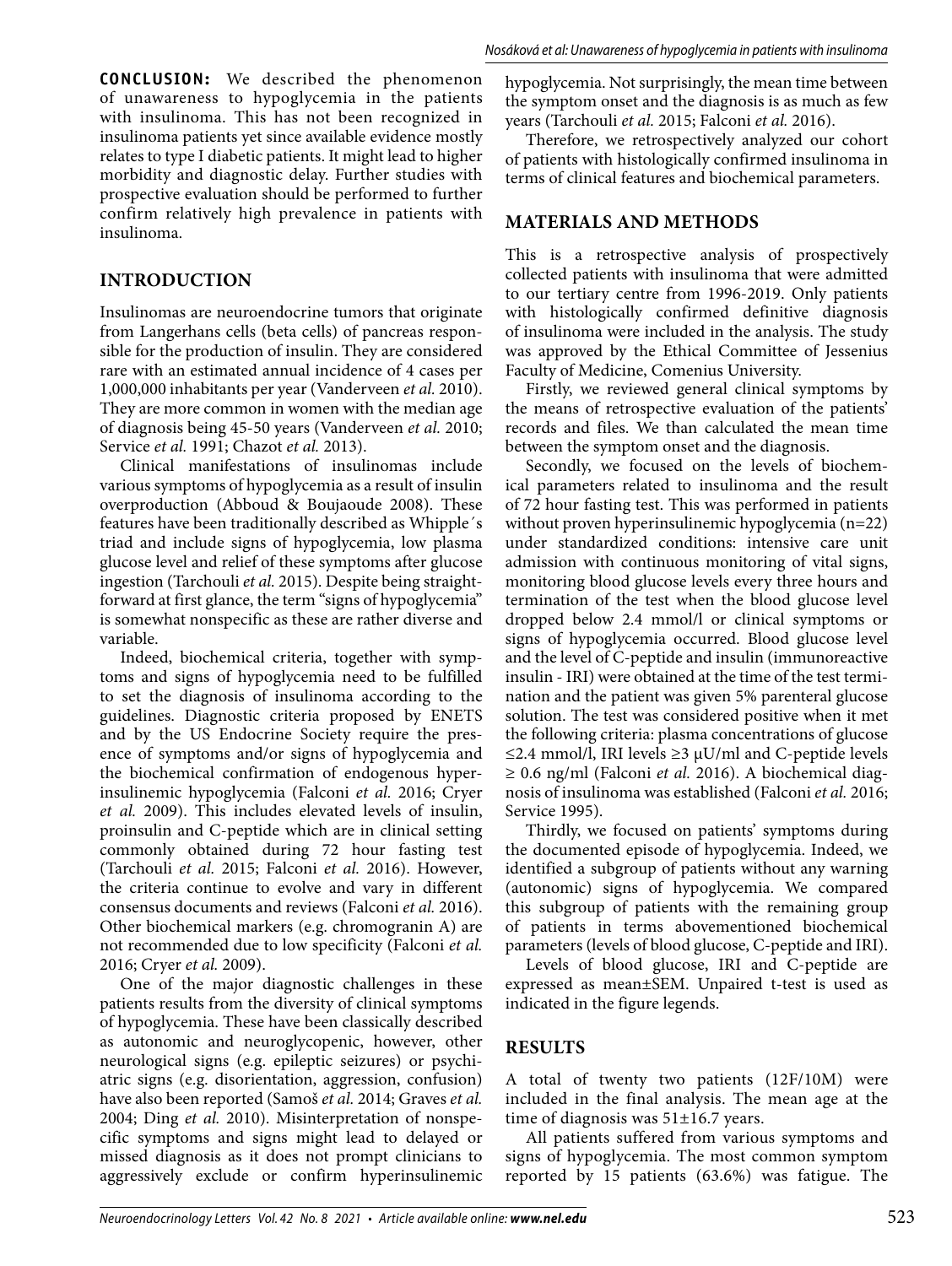

**Fig. 1.** Relative prevalence of symptoms of hypoglycemia (n=22). The most prevalent is fatigue, followed by weight gain and the loss of consciousness. By contrast, symptoms labeled as "classic", e.g. sweating or hand shaking are less prevalent - present in 13.6 and 9.1% of patients, respectively.

second most common was increased appetite with consequent weight gain and the loss of consciousness. These were both reported by 9 patients (40.9%). The duration of the loss of consciousness varied from short-term with spontaneous awakening and not requiring medical intervention to severe hypoglycemic coma requiring injection of parenteral glucose or glucagon. Interestingly 5 patients (22.7%) reported problems waking up with substantial increase of the length of sleep. This was pronounced in a single patient whose first symptom was extremely long sleep lasting for almost 24 hours and the inability to wake up well. During the hospitalization differential diagnostic process revealed insulinoma being responsible for this condition. In 7 patients (31.8%) memory disorders were present, ranging from short-term to long term amnesia. In 4 patients (18.1%) behavioral and thinking disorders were present with episodes of aggression, disorientation, confusion and internal tension.

Other features reported were epileptic seizures (9.1%), muscle spasms (13.6%), upper and lower limb movements (18.2%), hand traces (9.1%), speech disorders (13.6%), increased sweating (13.6%), and visual disturbances in terms of diplopia (9.1%). Relative prevalence of these features is provided in the comprehensive table (Fig. 1).

The review of patients' files (n=22) showed that a substantial group (n=7) of patients had been incorrectly diagnosed before being sent for evaluation to our institution. 7 patients (31.8%) had been diagnosed and treated for neurological disease or psychiatric disorder (4 patients for the transient ischemic attack, 1 patient for epilepsy, 1 patient for postherpetic encephalitis

and 1 patient was treated for severe psychoorganic syndrome). Not surprisingly, the overall average time from symptom onset to final diagnosis of insulinoma in the whole group of patients was 14.3 months (range 0 – 72 months).

Subsequently we reviewed biochemical results and outcomes of the 72 hour fasting test obtained during the hospitalization. The test was performed in all 22 patients and was positive all patients, nadir glucose levels were available in 19 patients and IRI and C-peptide levels were available in 17 patients. Analysis of the symptoms and results of the fasting test lead to unexpected identification of a subgroup of patients (7 patients, 2 females and 5 males) that had no warning (autonomic) symptoms of hypoglycemia. We labeled the patient as having as having unawareness to hypoglycemia if he had the episode of the loss of consciousness in personal history together with asymptomatic hypoglycemia or severe neuroglycopenic symptoms during the fasting test without any accompanying or preceding clinical signs.

Based on these findings we compared the biochemical results (blood glucose level, C-peptide and IRI level) between the group of patients with and without hypoglycemia unawareness. The average value of the nadir *blood glucose level* during the fasting test in the unawareness subgroup compared with the rest of the patients was 1.85±0.14 and 1.98±0.69 mmol/l, respectively (*p*=0.33, NS, n=19). Average *C-peptide level* was significantly lower in the unawareness subgroup compared with the rest of the patients  $(2.35\pm1.25 \text{ vs.})$ 5.88±3.92ng/ml, respectively, *p*=0.01, n=17). Average *IRI level* in the unawareness group was also significantly lower in the unawareness subgroup compared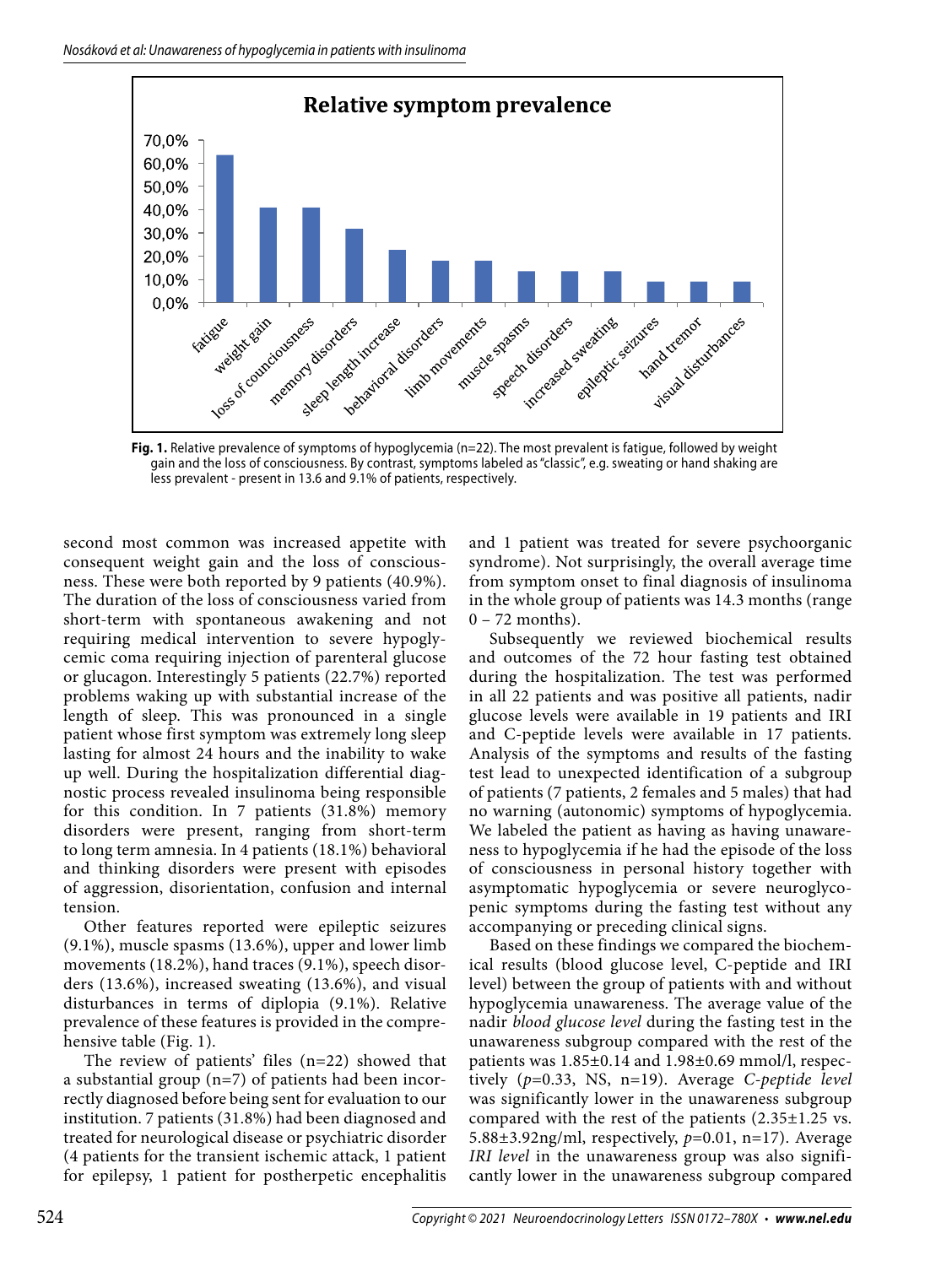

**Fig. 2.** Blood glucose, IRI and C-peptide levels of the patients with and without features of hypoglycemia unawareness (HU). These were obtained during the 72 hour fasting test. Levels of IRI (b) and C-peptide (c) are significantly lower in the group of patients with hypoglycemia unawareness (n=17,  $p=0.01$  in both cases). Contrary to these, nadir glucose level (a) obtained during the test did not show statistically significant difference between the groups (n=19,  $p=0.33$ ). Unpaired  $t$ - test is used.

with the rest of the patients (9.14 $\pm$ 7.36 vs. 50 $\pm$ 42.8  $\mu$ U/ ml, respectively, *p*=0.01, n=17) (Fig. 2 a, b, c). However, the mean time to diagnosis was not significantly different in patients with hypoglycemia unawareness (9.4±8.2 months) compared to the patients without this syndrome  $(12.2 \pm 8.2 \text{ months})$  ( $p=0.28$ ).

## **DISCUSSION**

The main outcome of our study is the identification of a subgroup of patients with insulinoma suffering from hypoglycemia unawareness which has been traditionally associated with type I diabetic patients. Arguably, lack of hypoglycemic symptoms might lead to increased morbidity and diagnostic delay. Rigorous evaluation of patients with only histologically confirmed insulinoma further supports our results.

In this study we summarized clinical signs and symptoms and selected biochemical parameters in 22 patients with confirmed insulinoma. Similarly to other studies there was relatively higher prevalence in women and the mean age at diagnosis was almost 50 years (Service *et al.*1991; Shao *et al.* 2018).

Patients presented with variable clinical manifestations of hypoglycemia. Analysis of the prevalence of particular symptoms in our cohort revealed that the most common clinical symptoms were fatigue, followed by weight gain and loss of consciousness, memory disorders and behavioral disorders. Similar study to ours reports the most prevalent symptom loss of consciousness in 54% followed by tremor in 25% of patients with insulinoma (Anakal *et al.* 2014). Another study of 40 patients summarizes that the most prevalent was loss of consciousness (75%), fatigue (27.5%) and behavioral changes (30% of patients) (Shao *et al.* 2018). Retrospective review of 79 patients reported the most common presenting symptom confusion (86%), followed by excessive sweating (57%) and drowsiness (58% of patients) (Peltola *et al.* 2021). Different results of relative symptom prevalence are not surprising considered the heterogenity of clinical signs of hypoglycemia. The aspect of patients' subjective perception and interpretation of symptoms of hypoglycemia might also to a certain degree confound these results.

Interestingly, we observed that a substantial proportion of our patients had no warning symptoms of hypoglycemia. These patients had either no symptoms during hypoglycemia or severe neuroglycopenic symptoms – loss of consciousness without any accompanying or preceding clinical signs. To the best of our knowledge only few case reports of the syndrome of hypoglycemia unawareness in insulinoma have been published yet (Pérez-Pevida *et al.* 2016; Suminaga *et al.* 2019; Sugawa *et al.* 2018; Ferreira *et al.* 2020; Wexler *et al.* 2018). The ability to respond to hypoglycemia is the result of neural and hormonal response to low blood glucose level that triggers sympatoadrenal response (Szadkowska *et al.* 2018; Hartill *et al.* 2018).

Although our study was not designed to elucidate the pathogenesis of hypoglycemia unawareness, some suggestions on the pathogenetic background can be made. Mitrakou *et al.* (Mitrakou *et al.* 1993) followed by others (Szadkowska *et al.* 2018; Stanley *et al.* 2019) suggest that recurrent or severe episodes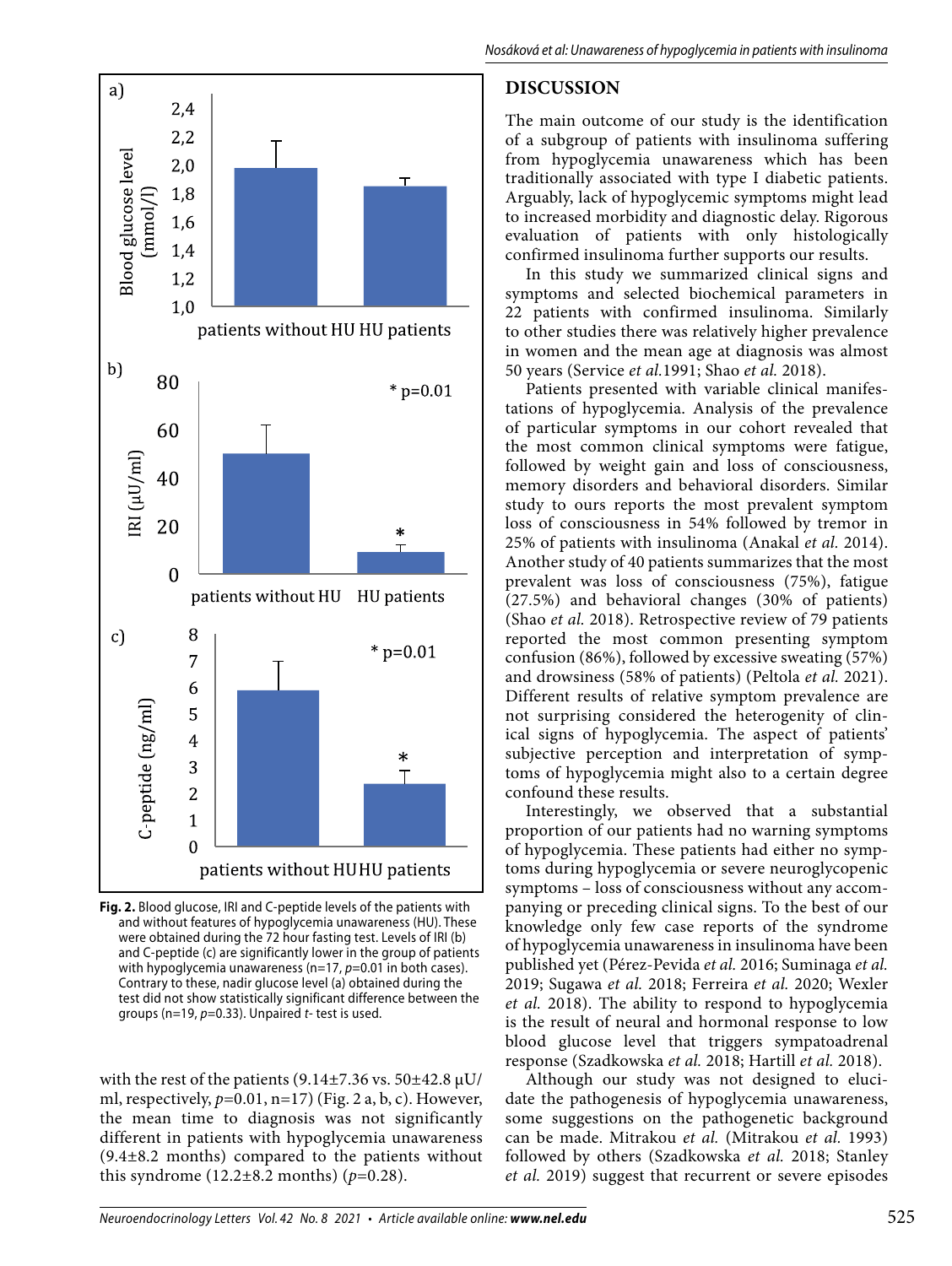of hypoglycemia are responsible for the development of this phenomenon. Their study (Mitrakou *et al.* 1993) performed on 6 insulinoma patients concluded that hypoglycemia itself induces unawareness of the autonomic symptoms and decrease of the contraregulatory hormonal responses (Mitrakou *et al.* 1993). This is different from the concept that has been suggested for type I. diabetes patients where hypoglycemia unawareness is believed to be the consequence of exogenous insulin treatment. Another study focused on hypoglycemia unawareness in type I diabetic patients linked this phenomenon to recurrent hypoglycemia. However, the responsible mechanism is unknown. Several hypotheses have been suggested. One of them illustrates the connection between HU and changes the glucose metabolism and transport in brain (Criego *et al.* 2005). The second one discusses the effect of changes in the concentration of neurotransmitters in brain (gamma – aminobutyric acid – GABA) where the increase of GABA levels in ventromedial hypothalamus leads to reduced glucagon and epinephrine response to hypoglycemia (Chan *et al.* 2011). Although there is significant improvement of knowledge of the mechanisms of HU, further research is needed to verify the pathophysiology of this phenomenon (Martin – Timon & Del Canizo Gomes 2015).

Our observations support the findings presented by Mitrakou *et al.* (Mitrakou *et al.* 1993) as in our cohort, both IRI and C-peptide levels were significantly lower in the unawareness subgroup (Fig. 2 b, c). Indeed, rather hypoglycemic episodes themselves than insulin overproduction seem to be responsible for hypoglycemia unawareness syndrome development. Although this cannot be automatically applied on diabetes patients, this concept warrants further investigation.

We consider recognizing and purposeful searching for this phenomenon in insulinoma patients important for a couple of reasons. Firstly, these patients are potentially dangerous to themselves as their only symptom is sudden loss of consciousness without any prodromal manifestations. Secondly, severe hypoglycemia might lead to irreversible structural changes in brain leading to cognitive dysfunctions and behavioral disorders (Szadkowska *et al.* 2018). Thirdly, as mentioned above, relatively high prevalence of loss of consciousness in other cohorts, arguably, this phenomenon might be underdiagnosed (Anakal *et al.* 2014; Shao *et al.* 2018).

Our study has limitations. The most prominent is the retrospective nature of the study and relatively small number of patients. We, however, believe that this is partially overcome by rigorous evaluation of patients with histologically confirmed insulinoma. Another limitation is that the study lacks information about the precise time of the termination of the fasting test (e.g. the hour of duration) and whether this was due to symptoms or biochemical evidence of hypoglycemia.

# **CONCLUSION**

We identified a subgroup of patients with insulinoma with the phenomenon of hypoglycemia unawareness. This should be considered in the management of patients being evaluated for sudden loss of consciousness or other symptoms that might be regarded as neuroglycopenic. Further research in fields of its pathophysiological explanation and evaluation in larger cohort of patient should be performed.

# **ACKNOWLEDGEMENTS**

This study was supported by Ministry of Health of the Slovak Republic under the project registration number 2019/44-UKMT-7.

# **STATEMENT OF ETHICS**

This study was approved by the Ethics Committee of Jessenius Faculty of Medicine in Martin (JFM CU), Comenius University in Bratislava and every patient underwrote approval for use gained data for scientific purposes during admission.

# **CONFLICT OF INTEREST STATEMENT**

"The authors have no conflicts of interest to declare."

# **AUTHOR CONTRIBUTIONS**

Nosáková, Bánovčin, Ďuríček contributed to the conception of the research; Nosáková, Demeter, Uhrík, Božíková, Hyrdel conducted the data interpretation; Nosáková, Ďuriček drafted the manuscript; Nosáková, Bánovčin, Ďuričekrevised and edited the manuscript for content; all authors read and approved the final version of the manuscript.

#### REFERENCES

- 1 Abboud B, Boujaoude J. Occult sporadic insulinoma: Localization and surgical strategy. World Journal of Gastroenterology : WJG. 2008. **14**(5): 657–665. doi:10.3748/wjg.14.657.
- 2 Anakal MG, Kalra P, Dharmalingam M, Indushekhar S, Rao V, Prasanna Kumar KM. Insulinoma case series: Experience of a tertiary care center. Indian J Endocr Metab 2014. **18**: 858–62
- 3 Chan O, Paranjape S, Czyzyk D, Horblitt A, Zhu W, Ding Y, Fan X, Seashore M, Sherwin R. Increased GABAergic output in the ventromedial hypothalamus contributes to impaired hypoglycemic counterregulation in diabetic rats. Diabetes. 2011. **60**: 1582–1589
- 4 Chazot FB, Cardot Bauters C, Mirallie É, Pattou F. Isulinoma of genetic aetiology. Annales d´Endocrinologie. **74**(2013): 200–202
- 5 Criego AB, Tkac I, Kumar A, Thomas W, Gruetter R, Seaquist ER. Brain glucose concentrations in patients with type 1 diabetes and hypoglycemia unawareness. J Neurosci Res. 2005. **79**: 42–47
- 6 Cryer PE, Axelrod L, Grossman AB, Heller SR, Montori VM, Seaquist ER et al. Evaluation and Management of Adult Hypoglycemic Disorders: An Endocrine Society Clinical Practice Guideline, The Journal of Clinical Endocrinology & Metabolism, Volume **94**, Issue 3, 1 March 2009, Pages 709–728, https://doi. org/10.1210/jc.2008-1410